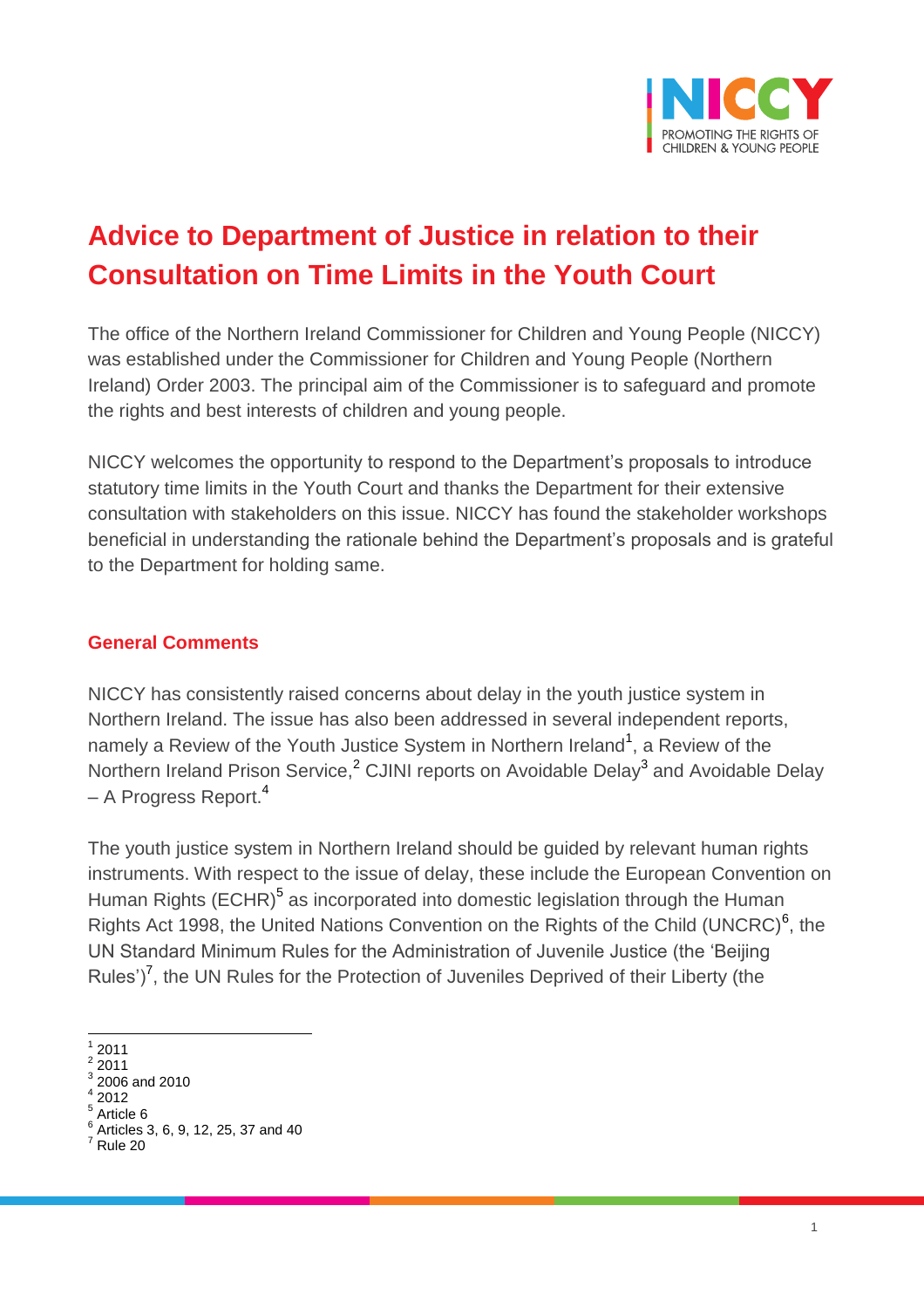

'Havana Rules')<sup>8</sup> and the UN Committee on the Rights of the Child General Comment Number 10<sup>9</sup>.

Article 3 UNCRC provides that in all actions concerning children and young people, the best interests of the child is a primary consideration. This principle is to underpin the youth justice system<sup>10</sup> and so it is vital that this is reflected in all relevant policies.

Article 40(2)(b)(iii) UNCRC affords a child in contact with the youth justice system the right "*to have the matter determined without delay..."* This position is supported by the Havana Rules.<sup>11</sup> Rule 20 of the Beijing Rules states that "*each case shall from the outset be handled expeditiously, without any unnecessary delay."*

In addressing concerns regarding delay in youth justice, the UN Committee on the Rights of the Child recommended that State Parties implement a 3 tiered time limit "*...for the period between the commission of the offence and the completion of the police investigation, the decision of the prosecutor (or other competent body) to bring charges against the child, and the final adjudication and decision by the court or other competent judicial body*."<sup>12</sup> The Committee further stated that the time limits in the youth justice system should be much shorter than those set for adults.<sup>13</sup>

It is these principles outlined above which must underpin efforts to address the issue of delay in the youth justice system in Northern Ireland.

# **Charge and Summons Cases**

The statistical information provided in the consultation paper outlines the significant differences in the average processing times for charge and summons cases. It is clear that processing times in respect of both must be improved and NICCY welcomes the Department's efforts to do so.

 $\overline{\phantom{a}}$  $\degree$  Rule 27

 $\degree$  2007

<sup>&</sup>lt;sup>10</sup> S53 Justice (Northern Ireland) Act 2002

 $11$  Rule 17

<sup>&</sup>lt;sup>12</sup> Concluding Observations of the Committee in the Rights of the Child: United Kingdom of Great Britain and Northern Ireland (2008)

<sup>&</sup>lt;sup>13</sup> Ibid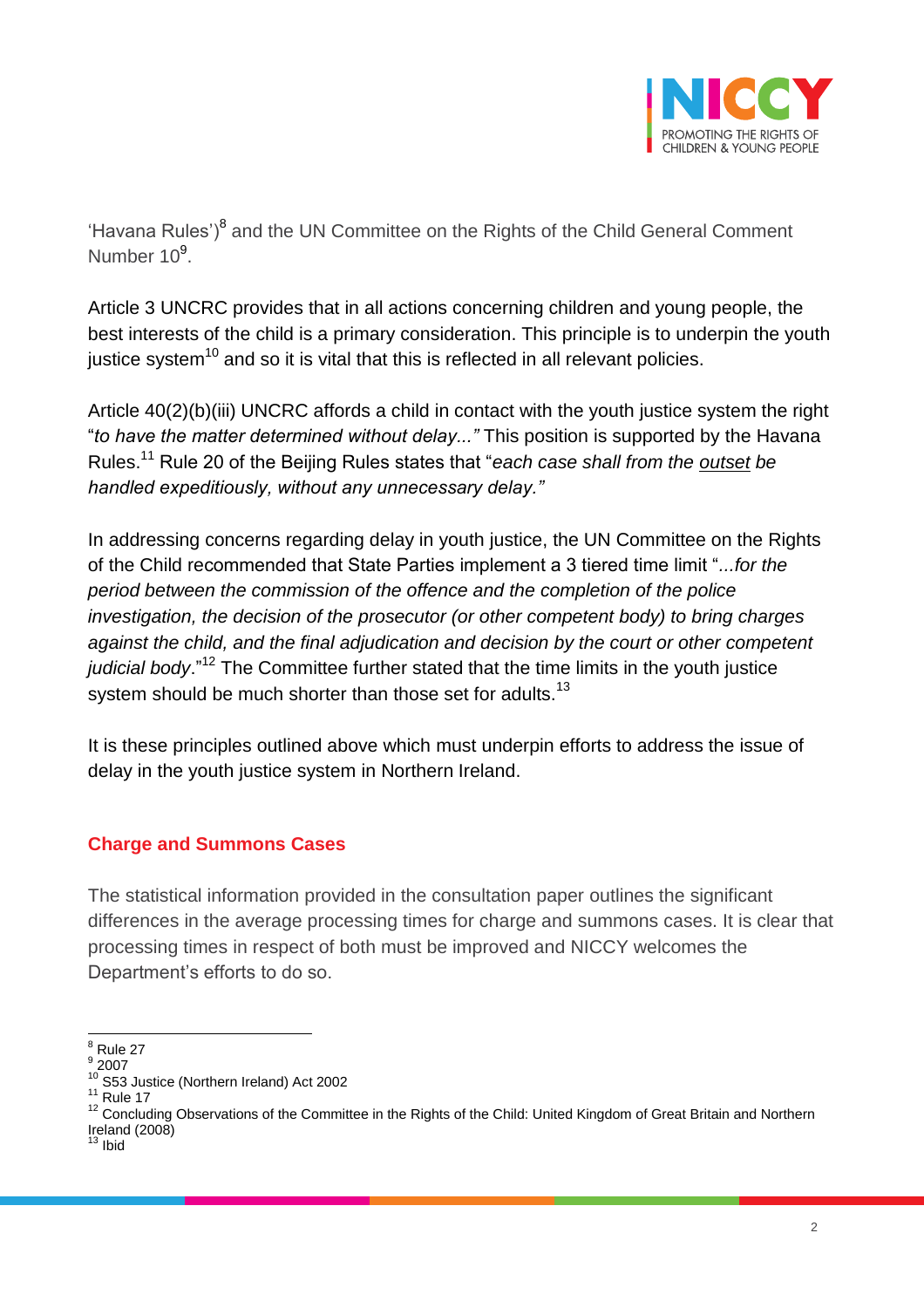

Currently, the average processing times for charge cases<sup>14</sup> falls within the proposed statutory time limit of 120 days. Although the starting point is later than what was hoped. (Please see below.)

However, in 2012/13 just under two-thirds<sup>15</sup> of all prosecutions against young people were summons cases. The average processing time in summons cases was more than twice that of charge cases<sup>16</sup>. Therefore, the prosecutorial method most commonly used for young people is that which is most in need of significant overhaul to address delays in the youth justice system.

In charge cases, PSNI have a 28 day deadline in which to prepare case files. Unfortunately there does not appear to be any corresponding deadline in respect of summons cases. This could be one of the reasons for the discrepancies in the average processing times of charge and summons cases and therefore something which should be further explored when tackling the issue of delay.

# **Starting Point**

As stated above, NICCY is grateful to the Department for holding workshops in respect of statutory time limits, as this afforded an opportunity for the Department to explain the rationale behind the proposed starting points. However, NICCY remains disappointed with the proposals in this respect and feels that areas of the youth justice system in which there are significant delays are omitted from the statutory time limits, thereby restricting the time limits from achieving the desired aim.

Unfortunately, no statistical information has been provided in respect of the pre-charge and pre-report (in summons cases) time periods. NICCY understands that these periods can be lengthy, particularly in summons cases.

Reflecting on the data at paragraph 2.26 of the consultation document, NICCY notes that in cases where the summons is served on the first attempt, there are on average 71 days from when the accused is informed until a PPS decision is issued. To this period must be

 $\overline{a}$  $^{14}_{12}$  109 days in 2012/13

 $15 \overline{)1,221}$ 

<sup>&</sup>lt;sup>16</sup> 109 days for charge cases compared to 247 for summons cases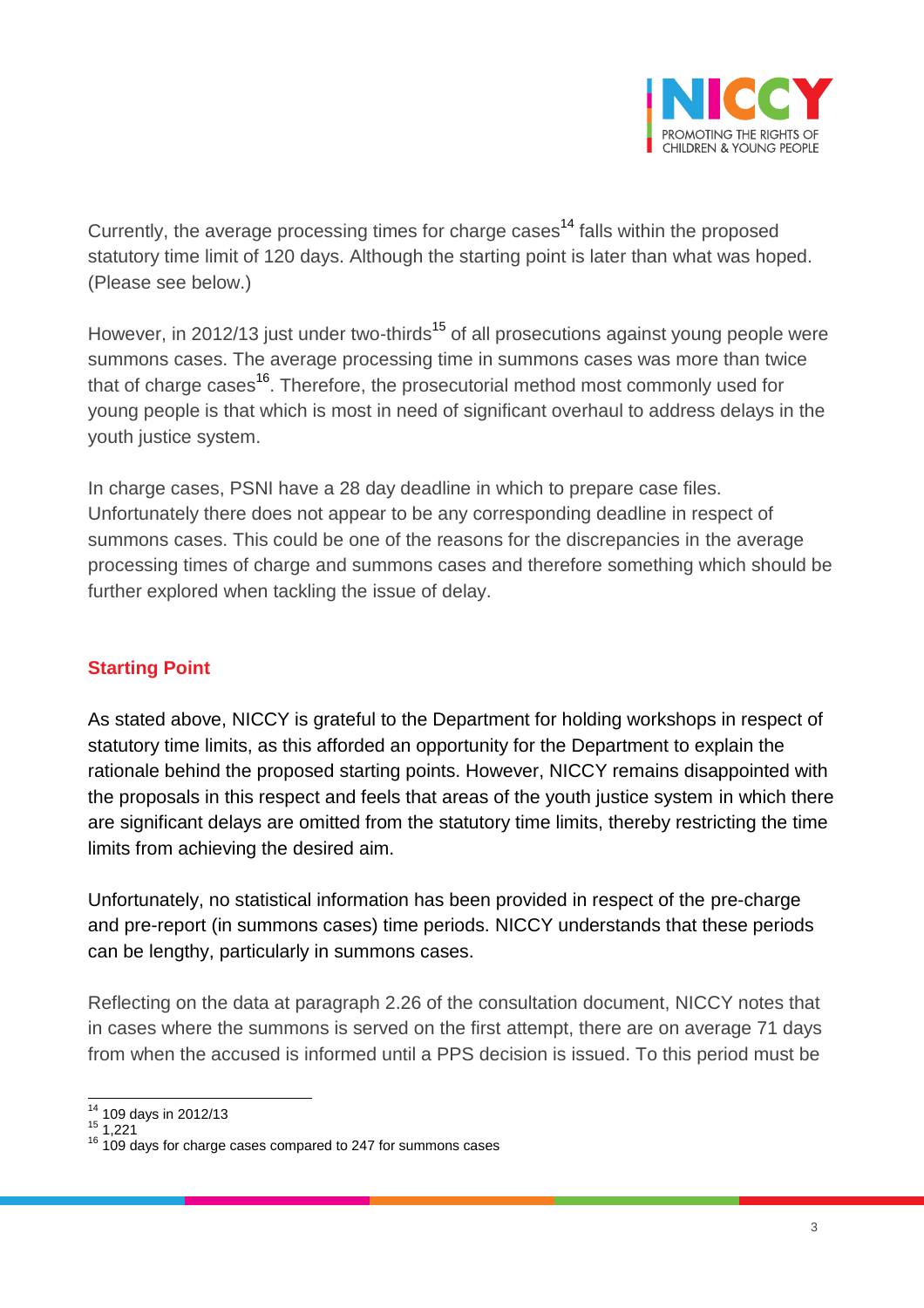

added the pre-reporting period (for which statistical information is unavailable). Together, this accounts for a significant period of the youth justice process in summons cases. NICCY is concerned that this period will be excluded from the proposed statutory time limit and so substantial delays here will not be addressed.

NICCY understands the Department faces difficulty in identifying a starting point in summons cases. However, NICCY believes the Department should seek to create an earlier starting point in summons cases so delays as highlighted above can be effectively addressed.

In respect of charge cases, NICCY is also disappointed with the proposed starting point – namely the point of charge. In such cases, there is an easily identifiable event which can be used as the starting point – the point of arrest. Indeed legislative provision already exists for the use of this starting point.<sup>17</sup> This is also the starting point recommended by the Youth Justice Review Team and the Prisons Review Team. NICCY understands the Department's reservations in respect of this suggested starting point, however these could be overcome through measures such as closely scrutinised applications for extensions in exceptional cases. For statutory time limits to be truly effective, an earlier starting point must be utilised.

NICCY believes that a statutory time limit commencing at the point of arrest / detection, as recommended by the Youth Justice Review Team, and supported by the Prisons Review Team, would be the most effective way in which to tackle the issue of delay. By ignoring the pre-charge and pre-report periods, areas where significant delays exist are exempt from statutory time limits and so are overlooked. NICCY considers that failing to establish an earlier starting point is a missed opportunity in this attempt to address delay in the youth justice system.

## **End Point**

In respect of the proposed end point, NICCY is disappointed with the further deviation from the recommendations of the Youth Justice Review. NICCY would not advocate the imposition of a time limit covering the trial period itself, however delays can and do exist during the period following conviction. If this period is also omitted from the statutory time

 $\overline{a}$ <sup>17</sup> Criminal Justice (Northern Ireland) Order 2003, Article 15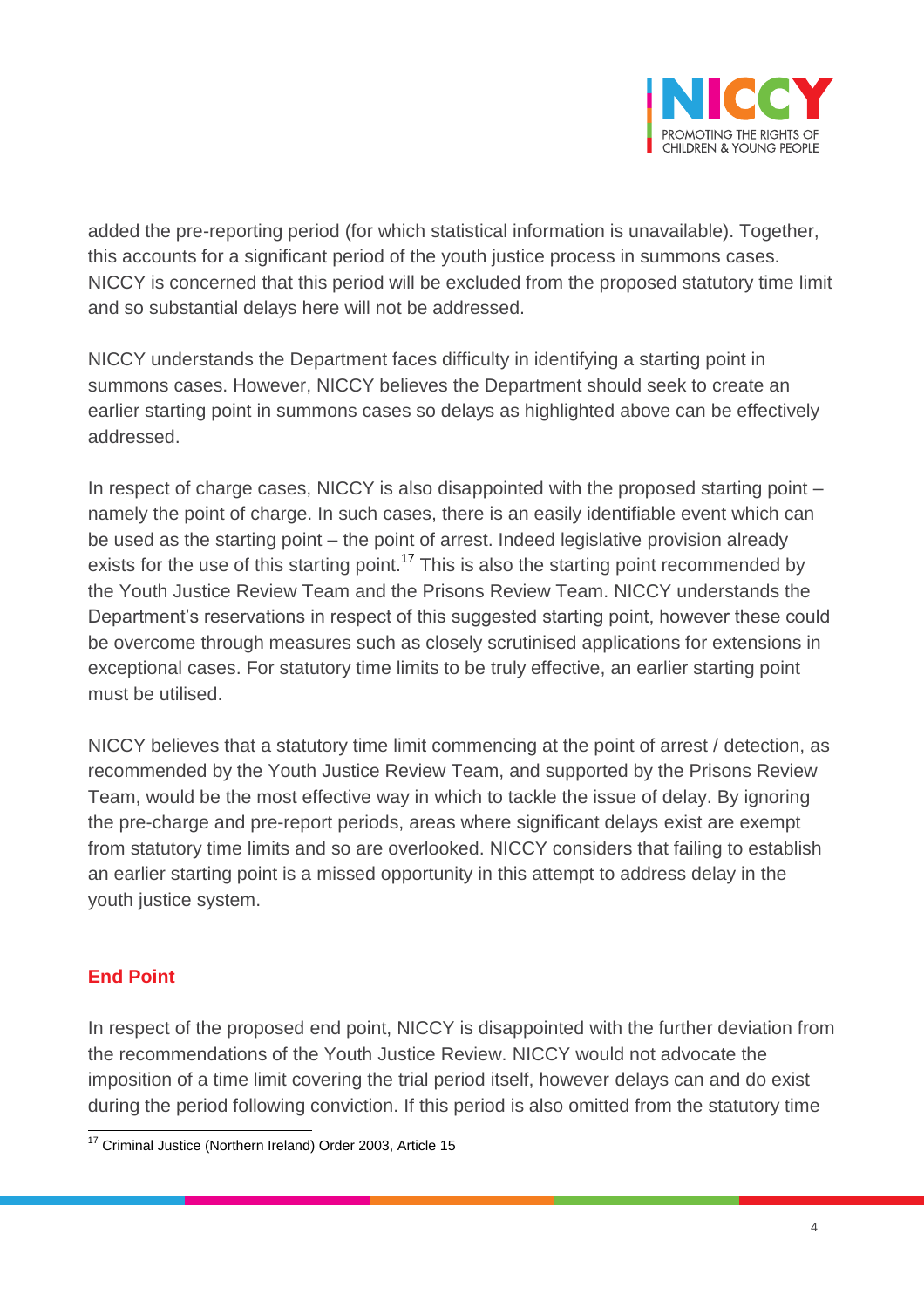

limit, the desired impact of same will be significantly limited.

## **The Criminal Justice (Northern Ireland) Order 2003**

NICCY concurs with the Youth Justice Review, in that the Criminal Justice (Northern Ireland) Order 2003 is an insufficient means through which to impose statutory time limits. The 2003 Order does not provide for an end-to-end statutory time limit, which NICCY feels would be a significant stride in tackling this issue.

Further, while the 2003 Order does provide for an earlier start point for under 18s (namely the point of arrest), no corresponding starting point is set out for under 18s who are not arrested.

As such NICCY feels the 2003 Order is inadequate and legislation would have to be amended or redrafted to enable a statutory time limit to fully address the issue of delay in the youth justice system.

## **Duration**

The proposed duration of the statutory time limit is 120 days, the same figure proposed by the Youth Justice Review. However, the Youth Justice Review recommended an earlier starting point and later end point than those proposed by the Department. It is therefore concerning that the Department seeks to initiate statutory time limits for the same duration but covering a much shorter period of the youth justice process.

The reasoning behind the figure of 120 days is set out at paragraph 4.37 of the consultation paper. It is stated that in 80% of summons cases, it takes approximately 124 days from the date of complaint through to disposal. The proposed statutory time limit will finish at an even earlier point. NICCY does not consider that a reduction of 4 days is sufficiently challenging, nor that this will this have a significant impact in addressing concerns regarding delay in the youth justice system, repeatedly raised by NICCY and other organisations. As already stated, summons cases represent the majority of prosecutions of young people and it is in summons cases where the most alarming delays arise.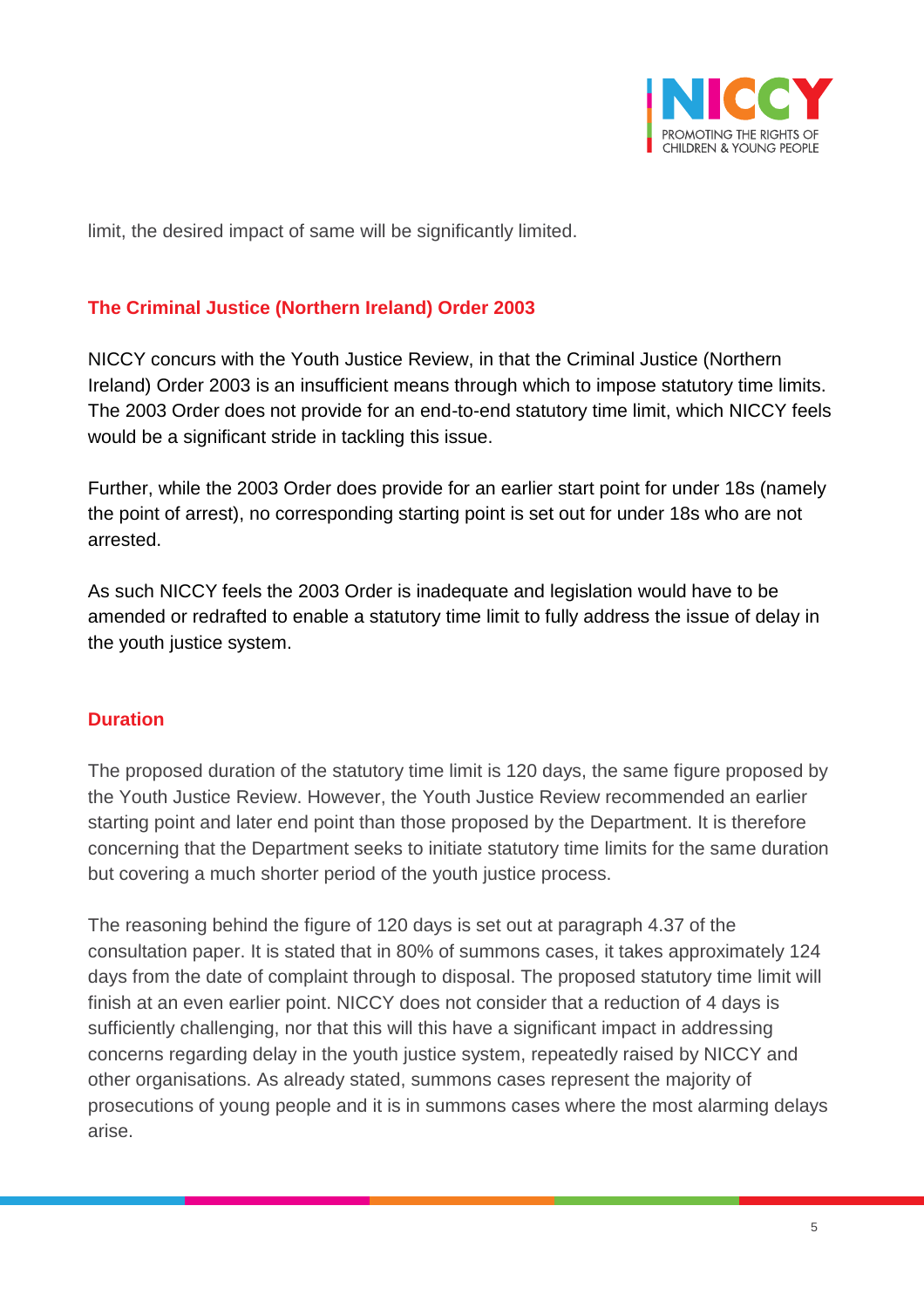

In respect of charge cases, paragraph 4.39 of the consultation paper states that the period covered by the proposed statutory time limits currently requires an average of 108 days. Again, a proposed duration of 120 days does not appear to reflect a particular challenge.

NICCY would have hoped more effort would be made to address delay by creating an earlier start point than that proposed, a later end point than that proposed or a shorter duration than that proposed where the start and end points are to differ from those recommended.

#### **Other Considerations**

While it is appreciated that the frequency of youth court sittings is a matter outside the Department's remit, NICCY feels that this could have a significant impact on the practical working of statutory time limits and so wishes to flag the issue at this stage. Typically youth courts do not sit as frequently as adult courts. For example, Banbridge Youth Court sits once per month while Coleraine Youth Court sits twice per month. Should adjournments be required, the infrequency of youth court sittings could impact upon the adherence to the statutory time limit.

Another reason often cited for delay is the preparation of forensic, medical and presentence reports. While delays in this respect may be addressed through other initiatives, NICCY consider that these issues cannot be isolated from the consideration of statutory time limits.

The Youth Justice Review provided an alternative option whereby after being questioned by police, a child would return to the Police Station one week later to be charged, summonsed, cautioned / warned, diverted to a youth conference or told that no further action would be taken<sup>18</sup>. NICCY had hoped see a further exploration of this suggestion and would welcome same.

In conclusion, NICCY thanks the Department for the extensive stakeholder consultation on the issue of delay in the youth justice system. NICCY appreciates the Department's efforts

 $\overline{a}$  $18$  Review of the Youth Justice System in Northern Ireland, 2011, Page 72